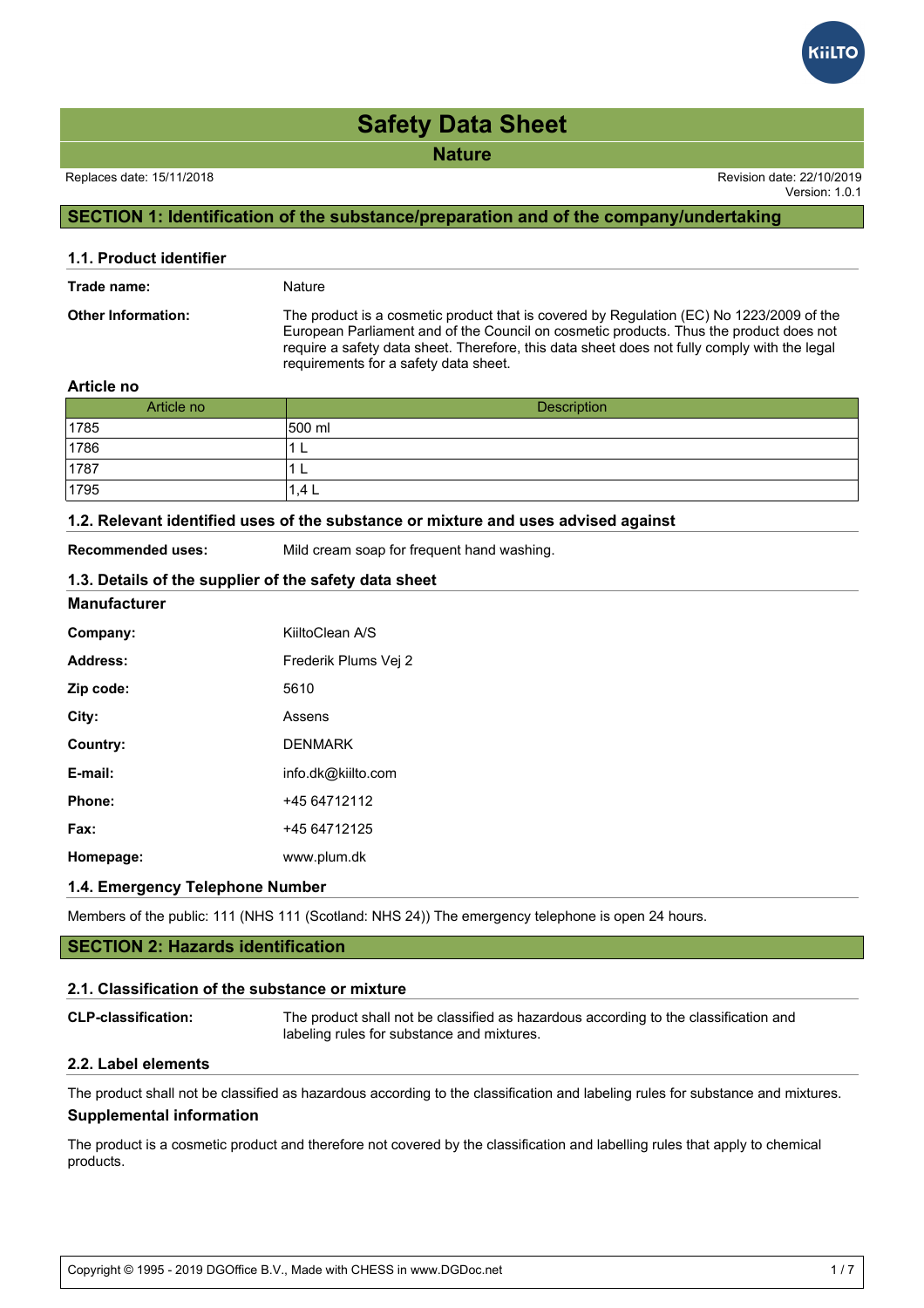**Nature**

Replaces date: 15/11/2018 Revision date: 22/10/2019

Version: 1.0.1

**GILTC** 

#### **2.3. Other hazards**

The product does not contain any PBT or vPvB substances.

## **SECTION 3: Composition/information on ingredients**

#### **3.2. Mixtures**

| Substance                                    | CAS No     | EC No | <b>REACH Reg. No.</b> | Concentration | <b>Notes</b> | CLP-<br>classification |
|----------------------------------------------|------------|-------|-----------------------|---------------|--------------|------------------------|
| <b>AQUA</b>                                  | 7732-18-5  |       |                       | l65 - 85%     |              |                        |
| <b>SODIUM</b><br>ILAURETH<br><b>ISULFATE</b> | 9004-82-4  |       |                       | 5 - 10%       |              |                        |
| <b>GLYCERIN</b>                              | 56-81-5    |       |                       | 5 - 10%       |              |                        |
| <b>COCAMIDOPRO</b><br><b>PYL BETAINE</b>     | 61789-40-0 |       |                       | $1 - 5%$      |              |                        |
| isodium<br><b>CHLORIDE</b>                   | 7647-14-5  |       |                       | $1 - 5%$      |              |                        |
| <b>CITRIC ACID</b>                           | 77-92-9    |       |                       | $< 1\%$       |              |                        |
| <b>SODIUM</b><br><b>BENZOATE</b>             | 532-32-1   |       |                       | $< 1\%$       |              |                        |
| <b>DISODIUM</b><br><b>ACETATE</b>            |            |       |                       | $< 1\%$       |              |                        |

Please see section 16 for the full text of H-phrases.

#### **SECTION 4: First aid measures**

#### **4.1. Description of first aid measures**

| Inhalation:   | Seek medical advice in case of persistent discomfort.                                                                                                                                                                                                                                                                                                                                                                                                                                                                                                                                                                                                                                                  |
|---------------|--------------------------------------------------------------------------------------------------------------------------------------------------------------------------------------------------------------------------------------------------------------------------------------------------------------------------------------------------------------------------------------------------------------------------------------------------------------------------------------------------------------------------------------------------------------------------------------------------------------------------------------------------------------------------------------------------------|
| Ingestion:    | Wash out mouth thoroughly and drink 1-2 glasses of water in small sips. Seek medical<br>advice in case of persistent discomfort.                                                                                                                                                                                                                                                                                                                                                                                                                                                                                                                                                                       |
| Skin contact: | Wash the skin with water.                                                                                                                                                                                                                                                                                                                                                                                                                                                                                                                                                                                                                                                                              |
| Eye contact:  | Flush with water (preferably using eye wash equipment) until irritation subsides. Seek<br>medical advice if symptoms persist.                                                                                                                                                                                                                                                                                                                                                                                                                                                                                                                                                                          |
| General:      | In case of doubt or if symptoms persist, seek medical advice. The product has been safety<br>evaluated in accordance with Regulation (EC) No 1223/2009 on cosmetic products, Article<br>10. If, despite the implemented safety evaluations, problems or discomfort are still<br>experienced when using the product, please report it to KiiltoClean A/S, info.dk@kiilto.com<br>or phone +45 6471 2112, so that necessary remedial measures can be initiated and the<br>obligation to report serious adverse effects in accordance with Article 23 of the Regulation<br>are met. Serious adverse effects should always be reported to the competent authority of<br>the State where the issue occurred. |

#### **4.2. Most important symptoms and effects, both acute and delayed**

Not relevant, as the product is a cosmetic product.

#### **4.3. Indication of any immediate medical attention and special treatment needed**

No special immediate treatment required.

## **SECTION 5: Fire-fighting measures**

#### **5.1. Extinguishing media**

Copyright © 1995 - 2019 DGOffice B.V., Made with CHESS in www.DGDoc.net 2 / 7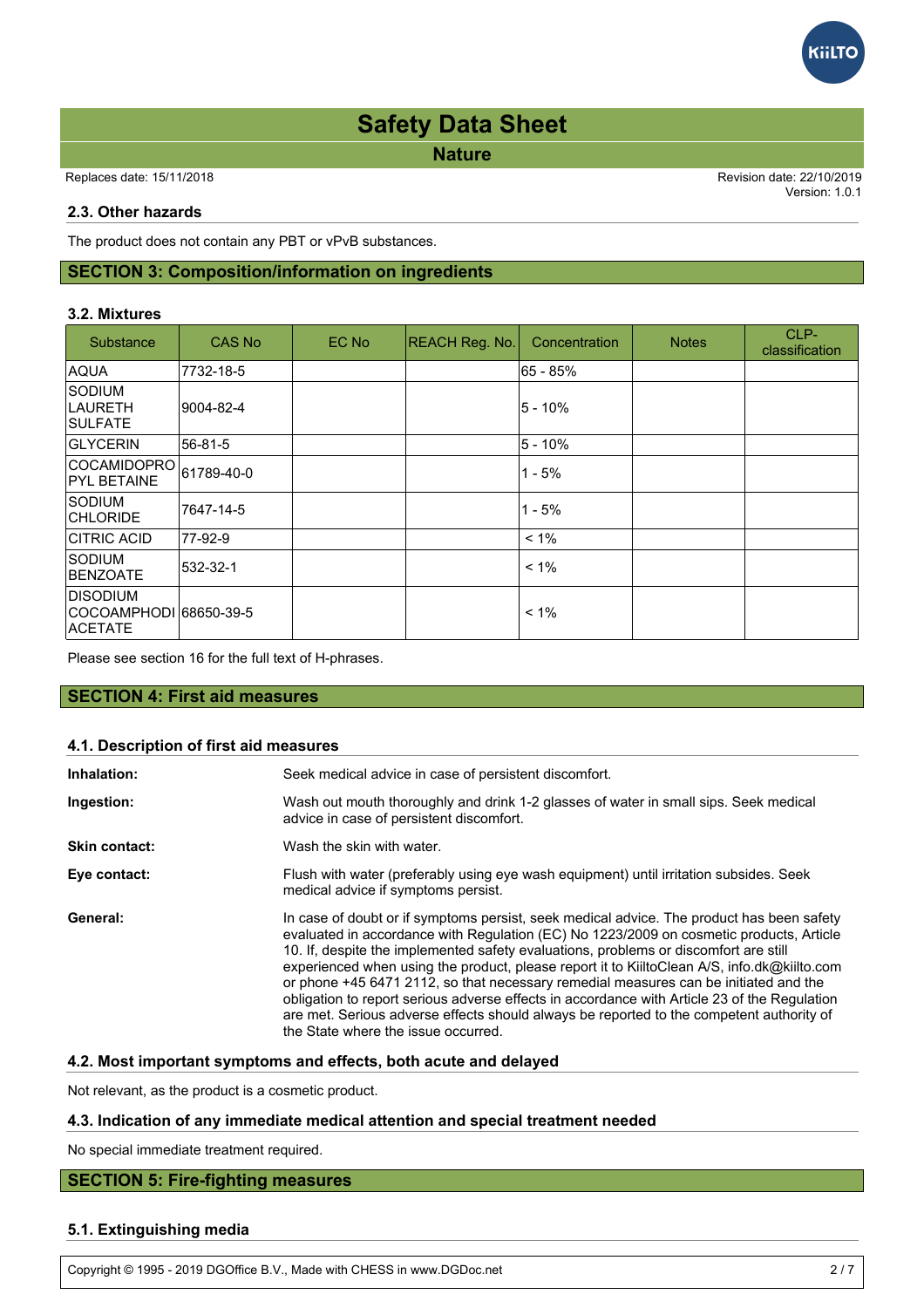

## **Nature**

Version: 1.0.1

| Suitable extinguishing media:      | The product is not directly flammable. Choose extinguishing agents based on the<br>surrounding fire. |
|------------------------------------|------------------------------------------------------------------------------------------------------|
| Unsuitable extinguishing<br>media: | Do not use water stream, as it may spread the fire.                                                  |

#### **5.2. Special hazards arising from the substance or mixture**

The product is not directly flammable. Avoid inhalation of vapour and fumes - seek fresh air.

#### **5.3. Advice for fire-fighters**

If there is a risk of exposure to vapour and flue gases, a self-contained breathing apparatus must be worn.

#### **SECTION 6: Accidental release measures**

#### **6.1. Personal precautions, protective equipment and emergency procedures**

**For non-emergency personnel:** Keep unnecessary personnel away.

**For emergency responders:** In addition to the above: No special steps are necessary.

#### **6.2. Environmental precautions**

Do not discharge large quantities of concentrated spills and residue into drains.

#### **6.3. Methods and material for containment and cleaning up**

Contain and absorb spill with sand or other absorbent material and transfer to suitable waste containers. Rinse with water. Wipe up minor spills with a cloth.

#### **6.4. Reference to other sections**

See section 8 for type of protective equipment. See section 13 for instructions on disposal.

### **SECTION 7: Handling and storage**

#### **7.1. Precautions for safe handling**

No special requirements.

#### **7.2. Conditions for safe storage, including any incompatibilities**

Storage temperature: 0-30 °C.

#### **7.3. Specific end use(s)**

None.

## **SECTION 8: Exposure controls/personal protection**

#### **8.1. Control parameters**

| Occupational exposure limit:                                         | Contains no substances subject to reporting requirements |
|----------------------------------------------------------------------|----------------------------------------------------------|
| <b>Other Information:</b>                                            | The product requires no special exposure control.        |
| 8.2. Exposure controls                                               |                                                          |
| Appropriate engineering<br>controls:                                 | Wear the personal protective equipment specified below.  |
| Personal protective equipment, Not required.<br>eye/face protection: |                                                          |

Copyright © 1995 - 2019 DGOffice B.V., Made with CHESS in www.DGDoc.net 3 / 7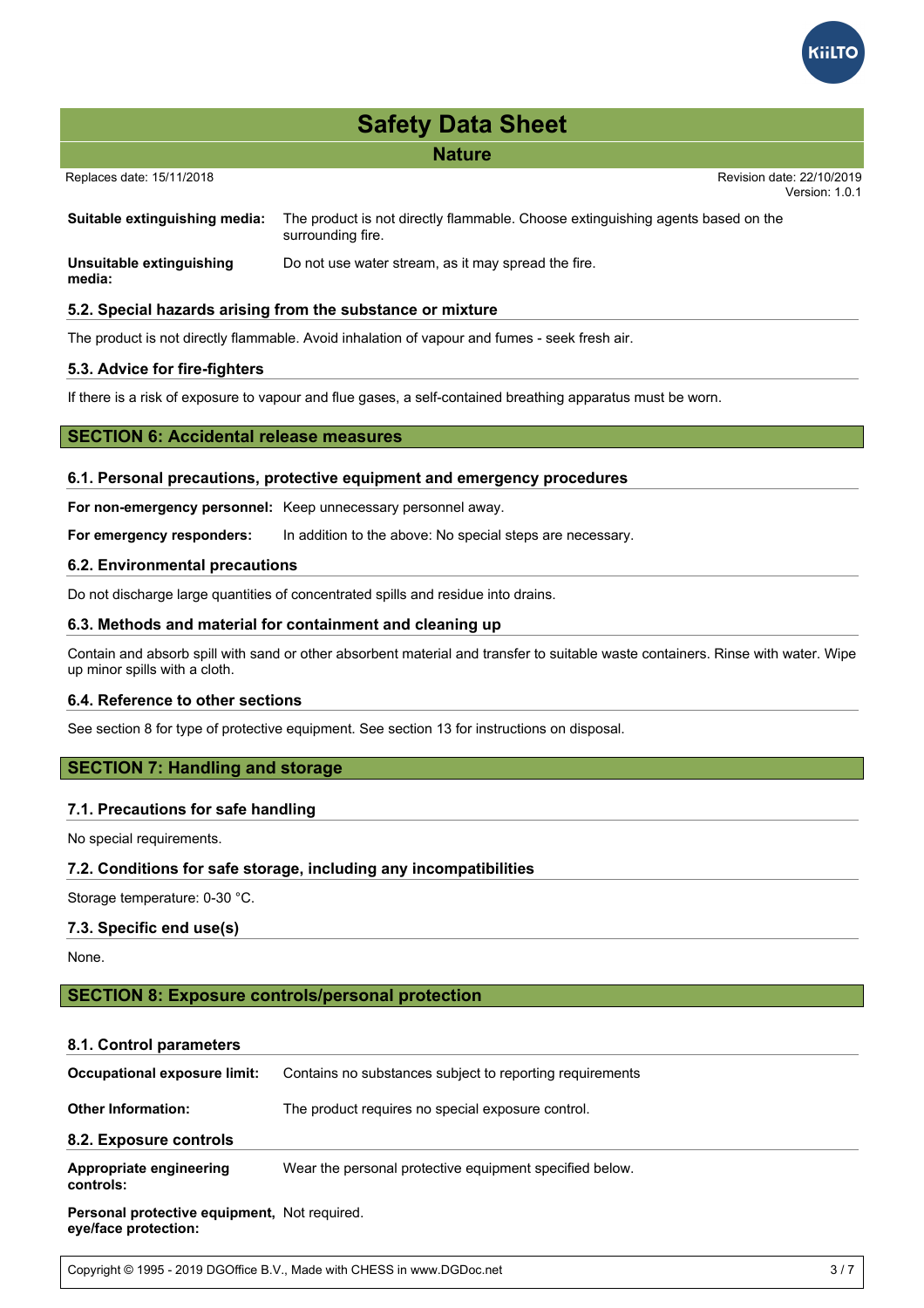

**Nature**

Replaces date: 15/11/2018 Revision date: 22/10/2019

Version: 1.0.1

**Personal protective equipment,** Not required. **skin protection:**

**Personal protective equipment,** Not required. **hand protection:**

**Personal protective equipment,** Not required. **respiratory protection:**

**Environmental exposure controls:** Ensure compliance with local regulations for emissions.

## **SECTION 9: Physical and chemical properties**

#### **9.1. Information on basic physical and chemical properties**

| Parameter                               |                                  | Value/unit     |
|-----------------------------------------|----------------------------------|----------------|
| <b>State</b>                            | Viscous liquid.                  |                |
| Colour                                  | Clear                            |                |
| Odour                                   | Neutral                          |                |
| Solubility                              | Soluble in the following: Water. |                |
| Explosive properties                    | Non-explosive                    |                |
| Oxidising properties                    | N/A                              |                |
| Parameter                               | Value/unit                       | <b>Remarks</b> |
| pH (solution for use)                   | No data                          |                |
| pH (concentrate)                        | $4.25 - 5.25$                    |                |
| Melting point                           | No data                          |                |
| Freezing point                          | No data                          |                |
| Initial boiling point and boiling range | No data                          |                |
| <b>Flash Point</b>                      | No data                          |                |
| Evaporation rate                        | No data                          |                |
| Flammability (solid, gas)               | No data                          |                |
| <b>Flammability limits</b>              | No data                          |                |
| <b>Explosion limits</b>                 | No data                          |                |
| Vapour pressure                         | No data                          |                |
| Vapour density                          | No data                          |                |
| Relative density                        | No data                          |                |
| Partition coefficient n-octonol/water   | No data                          |                |
| Auto-ignition temperature               | No data                          |                |
| Decomposition temperature               | No data                          |                |
| Viscosity                               | 1500 - 3500 cps                  |                |
| Odour threshold                         | No data                          |                |

#### **9.2 Other information**

|         | Value/unit                               | наглэ |
|---------|------------------------------------------|-------|
| Density | $1000 -$<br>$\degree$ 100 kg/m $^3$<br>້ |       |

### **SECTION 10: Stability and reactivity**

## **10.1. Reactivity**

Not reactive.

## **10.2. Chemical stability**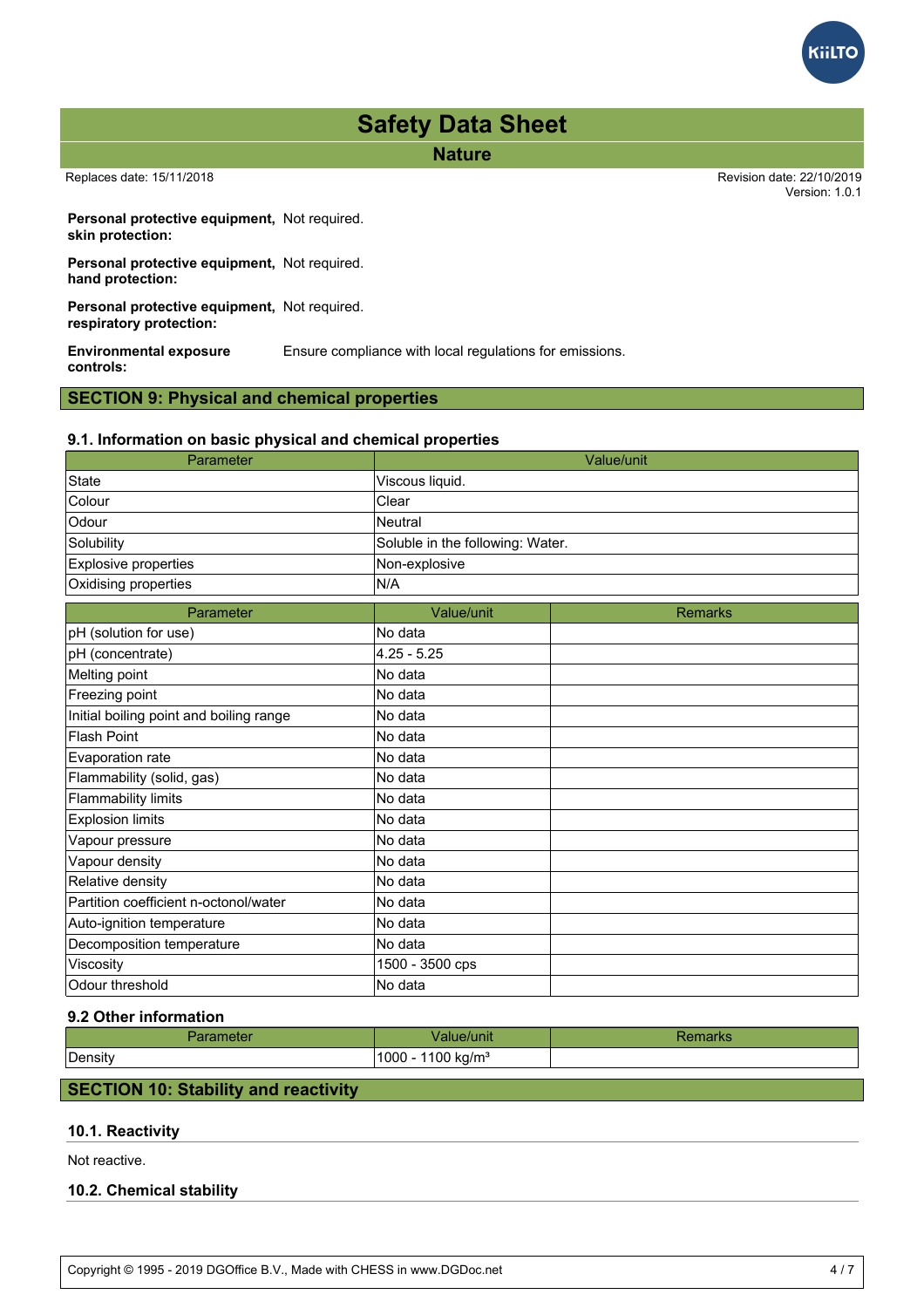**Nature**

Version: 1.0.1

**GilTC** 

The product is stable when used in accordance with the supplier's directions.

## **10.3. Possibility of hazardous reactions**

None known.

#### **10.4. Conditions to avoid**

None known.

#### **10.5. Incompatible materials**

None known.

#### **10.6. Hazardous decomposition products**

None known.

## **SECTION 11: Toxicological information**

### **11.1. Information on toxicological effects**

| Acute toxicity - oral:                                     | Ingestion of large quantities may cause discomfort. The product does not have to be<br>classified.                         |
|------------------------------------------------------------|----------------------------------------------------------------------------------------------------------------------------|
| Acute toxicity - dermal:                                   | The product does not have to be classified.                                                                                |
| <b>Acute toxicity - inhalation:</b>                        | The product does not have to be classified.                                                                                |
| <b>Skin corrosion/irritation:</b>                          | The product does not have to be classified.                                                                                |
| Serious eye damage/eye<br>irritation:                      | Temporary irritation. The product does not have to be classified.                                                          |
| <b>Respiratory sensitisation or</b><br>skin sensitisation: | The product does not have to be classified.                                                                                |
| Germ cell mutagenicity:                                    | The product does not have to be classified.                                                                                |
| <b>Carcinogenic properties:</b>                            | The product does not have to be classified.                                                                                |
| <b>Reproductive toxicity:</b>                              | The product does not have to be classified.                                                                                |
| Single STOT exposure:                                      | The product does not have to be classified.                                                                                |
| <b>Repeated STOT exposure:</b>                             | The product does not have to be classified.                                                                                |
| <b>Aspiration hazard:</b>                                  | The product does not have to be classified.                                                                                |
| Other toxicological effects:                               | The product has been safety evaluated in accordance with Regulation (EC) No 1223/2009<br>on cosmetic products, Article 10. |

## **SECTION 12: Ecological information**

## **12.1. Toxicity**

The product does not have to be classified.

## **12.2. Persistence and degradability**

Expected to be biodegradable.

Copyright © 1995 - 2019 DGOffice B.V., Made with CHESS in www.DGDoc.net 5 / 7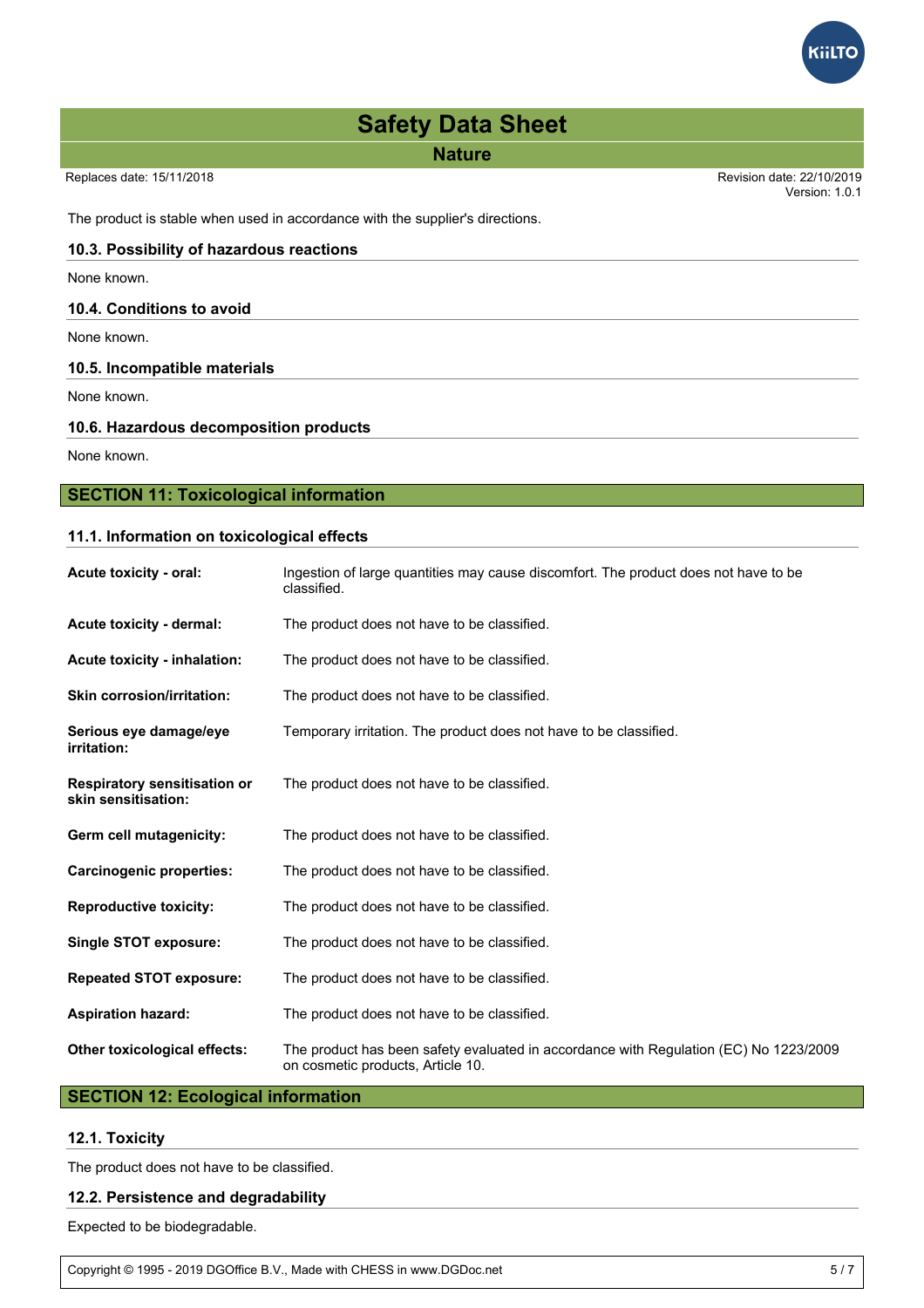**Nature**

#### **12.3. Bioaccumulative potential**

No bioaccumulation expected.

#### **12.4. Mobility in soil**

Test data are not available.

#### **12.5. Results of PBT and vPvB assessment**

The product does not contain any PBT or vPvB substances.

#### **12.6. Other adverse effects**

None known.

#### **Other Information**

The product carries the Nordic Eco-label. See the criteria at http://www.ecolabel.dk/kriterier.

#### **SECTION 13: Disposal considerations**

#### **13.1. Waste treatment methods**

Contact the local authorities.

Empty, cleansed packaging should be disposed of for recycling.

**Category of waste:** 07 06 99 wastes not otherwise specified

| <b>SECTION 14: Transport information</b> |                 |                                 |                 |  |  |  |
|------------------------------------------|-----------------|---------------------------------|-----------------|--|--|--|
| 14.1. UN-No.:                            | Not applicable. | 14.4. Packing group:            | Not applicable. |  |  |  |
| 14.2. UN proper shipping<br>name:        | Not applicable. | 14.5. Environmental<br>hazards: | Not applicable. |  |  |  |
| 14.3. Transport hazard<br>class(es):     | Not applicable. |                                 |                 |  |  |  |
| 14.6. Special precautions for user       |                 |                                 |                 |  |  |  |

None.

#### **14.7. Transport in bulk according to Annex II of MARPOL and the IBC Code**

Not applicable.

## **SECTION 15: Regulatory information**

#### **15.1. Safety, health and environmental regulations/legislation specific for the substance or mixture**

**Special Provisions:** This product is covered by Regulation (EC) No 1223/2009 of the European Parliament and of the Council on cosmetic products. The product is therefore not covered by Regulation (EC) No 1272/2008 of the European Parliament and Council of 16 December 2008 on classification, labelling and packaging of substances and mixtures in accordance with Article 1, Paragraph 5c. Moreover, the product contains none of the substances listed in Regulation 1907/2006 EC Article 31, Paragraph 1b) and c) or Paragraph 3 a), b) and c). As a result of this the product is not covered by Regulation (EC) No 1907/2006 of the European Parliament and Council of 18 December 2006 concerning the Registration, Evaluation, Authorisation and Restriction of Chemicals (REACH), in which Article 31 sets out the requirements for safety data sheets. There is therefore no requirement for a safety data sheet to be drawn up for the above products in order to comply with the requirements of the Regulation.

#### **15.2. Chemical Safety Assessment**

Copyright © 1995 - 2019 DGOffice B.V., Made with CHESS in www.DGDoc.net 6 / 7